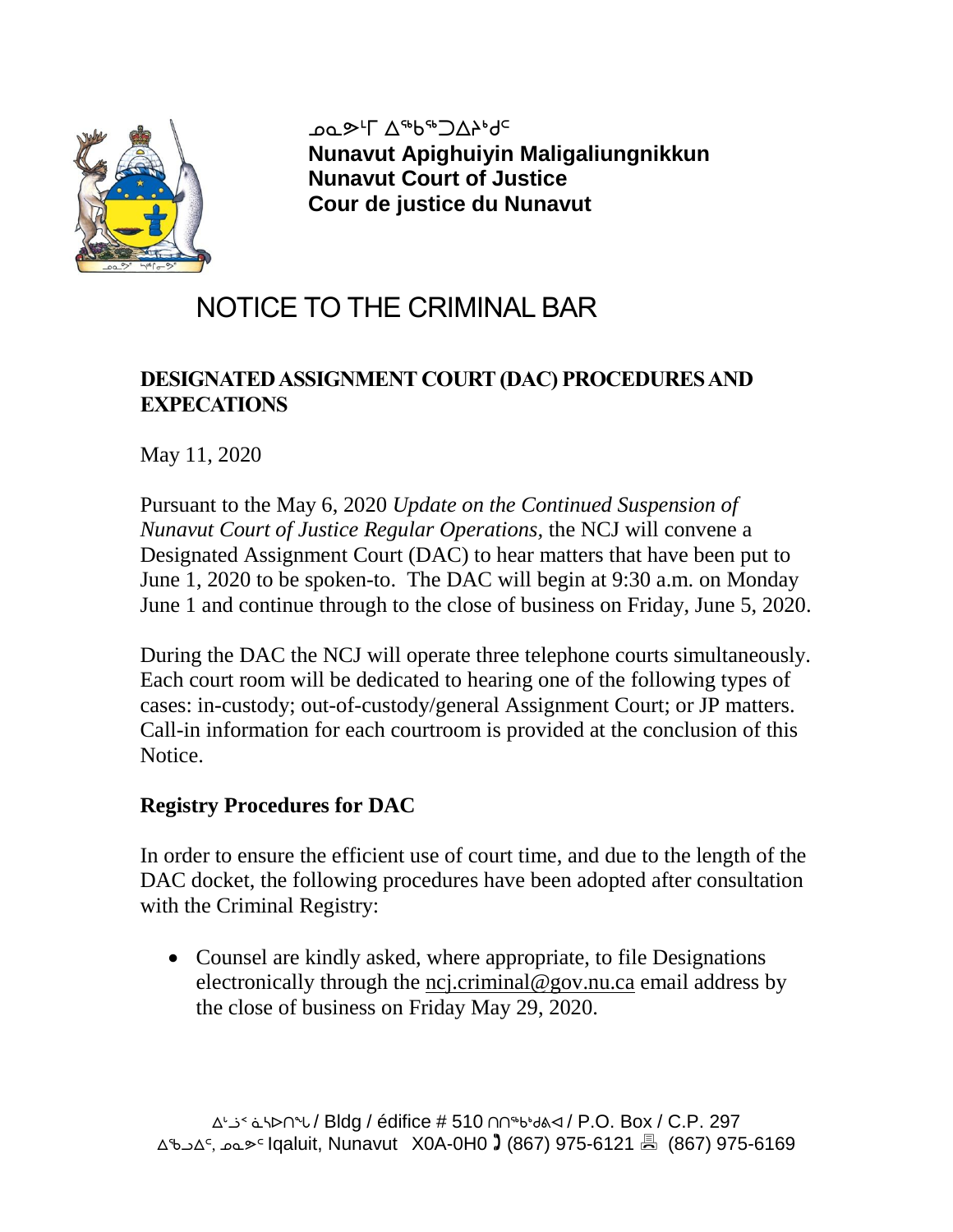- To reduce the size of the DAC dockets, Designated counsel consenting to the adjournment of a matter from the June 1 DAC are asked to complete the attached adjournment form (Form 34) and to file the form electronically with the Criminal Registry by May 29, 2020. This will enable the Registry to remove appropriate matters from the docket.
- Counsel are to advise the Registry prior to June 1, via email [\(ncj.criminal@gov.nu.ca\)](mailto:ncj.criminal@gov.nu.ca), what files will require interpretation. All interpretation will be consecutive.
- Counsel are asked to advise the Registry, via email, if an in-custody accused will not be required to be present at the June 1 hearing. The Registry will then work with corrections to ensure those required to appear via video do so as efficiently as possible.

The Registry has asked that counsel review the docket for Courtroom #2 as soon as possible. The Courtroom #2 docket is for out-of-custody accused and for cases (in and out-of-custody) that were set to the June 1 Assignment Court prior to the March 17 suspension of regular operations.

All in-custody individuals with matters in Assignment Court should have a Designation of Counsel on file prior to June 1. If such a Designation is not received by May 29, the matter will be moved to Courtroom #3's docket for in-custody matters.

Lastly, the NCJ is kindly asking that, in advance of June 1, it be advised of the names of counsel who will be speaking to each matter. This will assist the Court in administering the calling of the telephone list. It is anticipated that the list will be addressed alphabetically.

## **NCJ Expectations / Adjournments**

The DAC is not intended to be a forum for blanket adjournments. While there will be an inevitable need to put certain matters to the next Assignment Court list still scheduled to proceed on August 10, 2020, it is the expectation of the NCJ that counsel will vet the June 1 dockets in the coming weeks to identify matters suitable to be scheduled for remote (telephone) hearing in June.

ᐃᒡᓘᑉ ᓈᓴᐅᑎᖓ / Bldg / édifice # 510 ᑎᑎᖅᑲᒃᑯᕕᐊ / P.O. Box / C.P. 297 ᐃᖃᓗᐃᑦ, ᓄᓇᕗᑦ Iqaluit, Nunavut X0A-0H0 (867) 975-6121 (867) 975-6169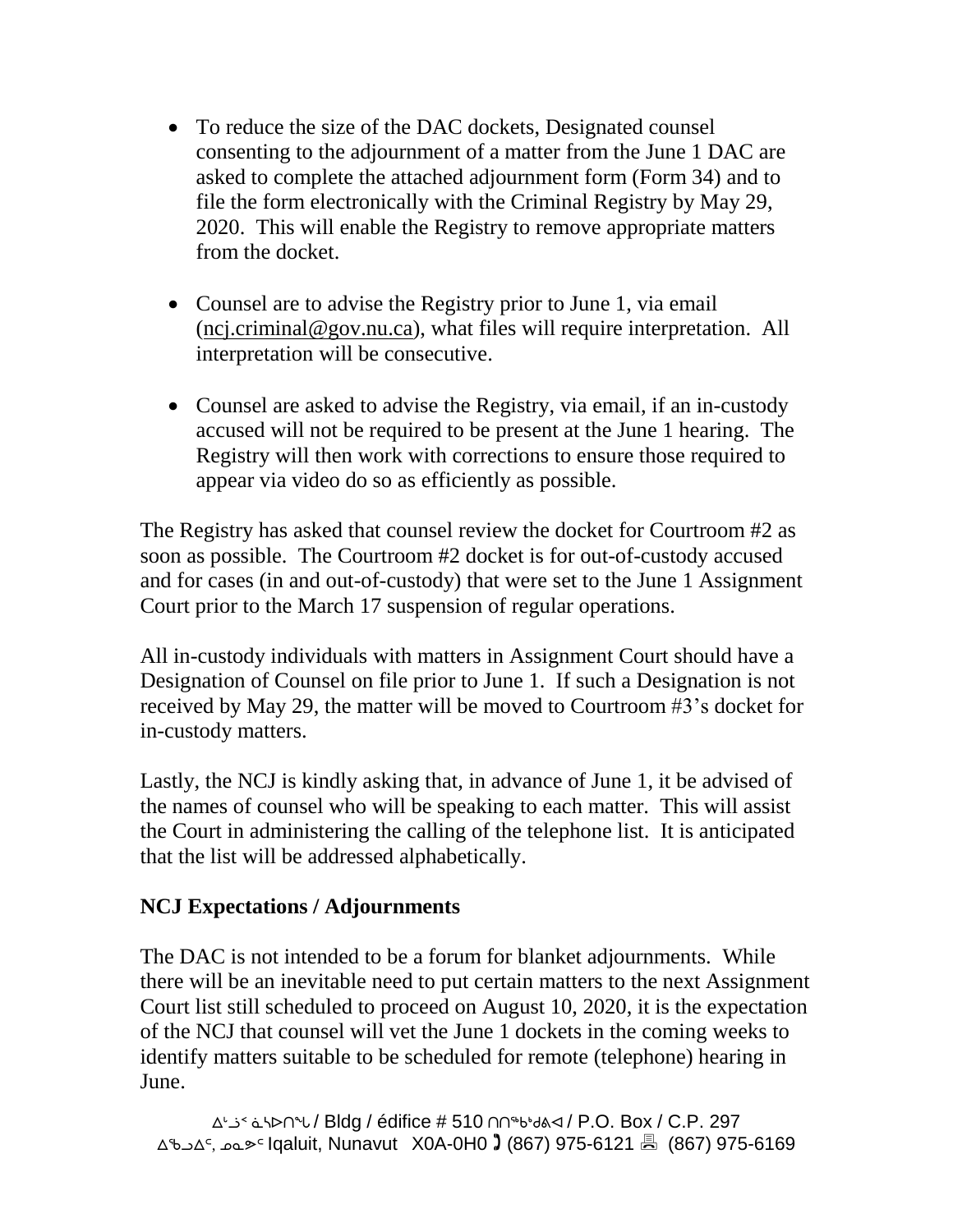The Court continues to have capacity to accommodate the remote hearing of matters in May. Counsel are encouraged to bring forward, through the filing of supplemental docket requests in Form 10B, any matter scheduled for June 1 that may be suitable for hearing in May.

It is anticipated that files adjourned during the June 1 DAC will be put to the August 10, 2020 Assignment Court docket.

## **Call-in Information / Further Questions**

Call-in information for court the week of June 1 is as follows:

### **Courtroom #1- Justice of the Peace Court**

Toll free: 1-866-969-8429

Conference ID: 5726404

### **Courtroom #2- NCJ Court (Out of Custody/ Assignment Court)**

Toll free: 1-866-969-8429

Conference ID: 7340384

## **Courtroom #3- NCJ Court ( In-Custody)**

Toll free: 1-866-969-8429

Conference ID: 2812309